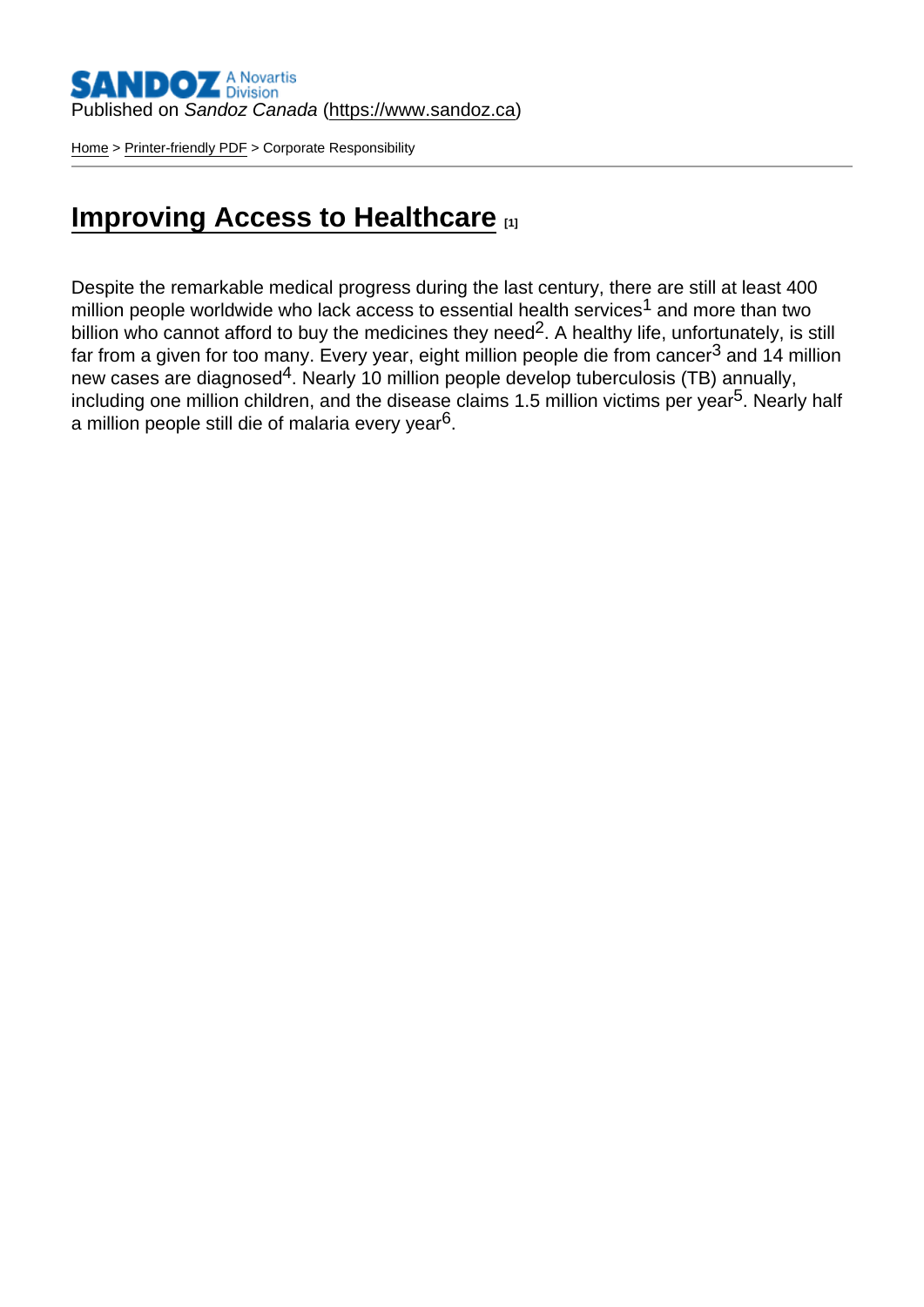

As a division of the Novartis Group, Sandoz is committed to playing a key role in achieving global healthcare goals, by pioneering new approaches to drive increased access worldwide.